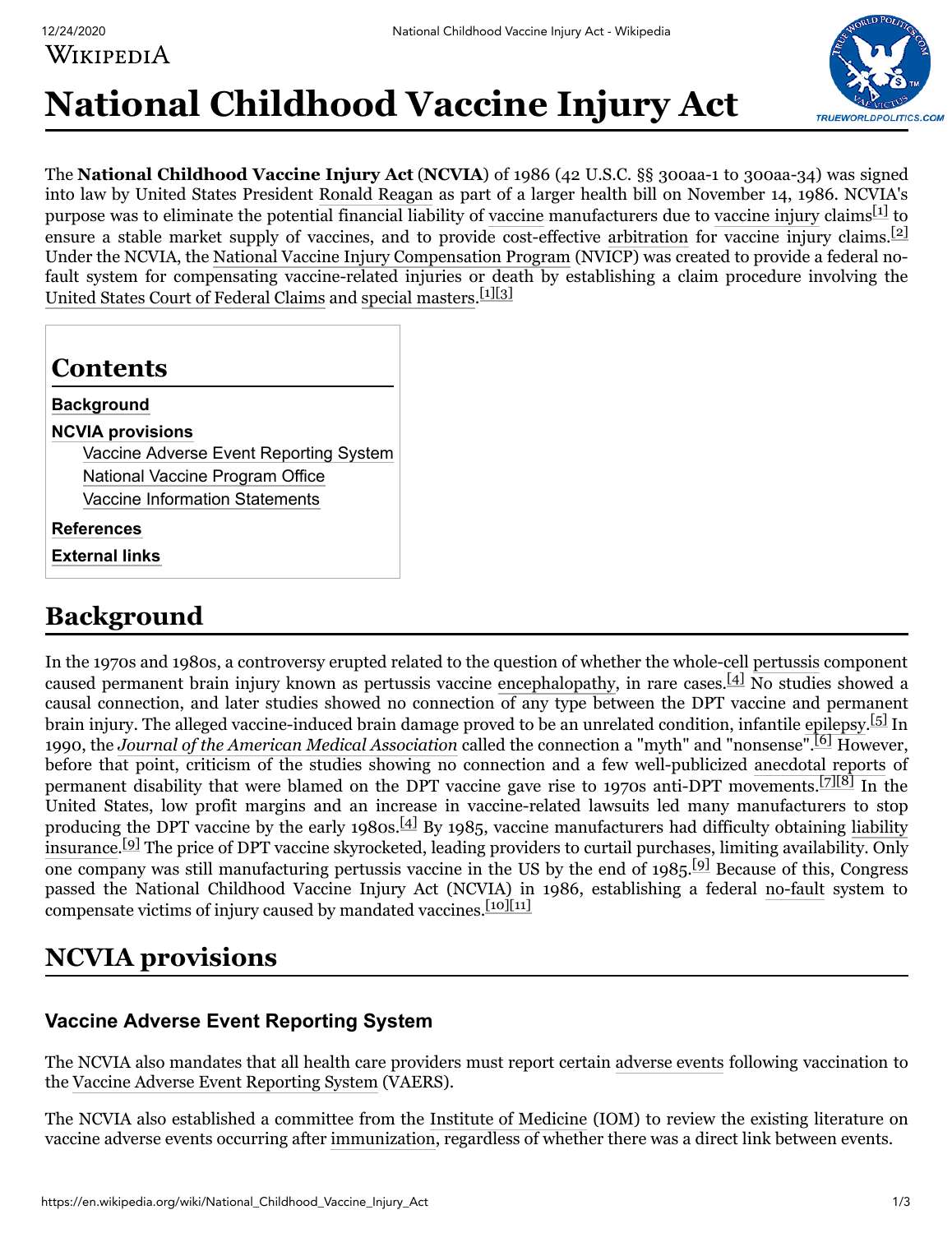#### <span id="page-1-3"></span>**National Vaccine Program Office**

As a result of the NCVIA, the [National Vaccine Program Office](https://en.wikipedia.org/wiki/National_Vaccine_Program_Office) (NVPO) was established within the DHHS. The NVPO is responsible for coordinating immunization-related activities between all DHHS agencies, including the [Centers for Disease Control and Prevention](https://en.wikipedia.org/wiki/Centers_for_Disease_Control_and_Prevention) (CDC), Food and [Drug Administration](https://en.wikipedia.org/wiki/Food_and_Drug_Administration) (FDA), National Institutes of [Health \(NIH\) and the Health Resources and Services Administration \(HRSA\).](https://en.wikipedia.org/wiki/National_Institutes_of_Health)

#### <span id="page-1-4"></span>**Vaccine Information Statements**

The NCVIA requires that all health care providers who administer vaccines against [diphtheria,](https://en.wikipedia.org/wiki/Diphtheria) [tetanus](https://en.wikipedia.org/wiki/Tetanus), [pertussis](https://en.wikipedia.org/wiki/Pertussis), [polio](https://en.wikipedia.org/wiki/Polio), [measles](https://en.wikipedia.org/wiki/Measles), [mumps](https://en.wikipedia.org/wiki/Mumps), [rubella,](https://en.wikipedia.org/wiki/Rubella) [hepatitis B](https://en.wikipedia.org/wiki/Hepatitis_B), [Haemophilus influenzae](https://en.wikipedia.org/wiki/Haemophilus_influenzae) type b and [varicella](https://en.wikipedia.org/wiki/Varicella) must provide a Vaccine [Information Statement \(VIS\) to the vaccine recipient, their parent or legal guardian prior to each dose.](https://en.wikipedia.org/wiki/Vaccine_Information_Statement)

A VIS must be given with every vaccination, including each dose in a multi-dose series. Each VIS contains a brief description of the disease, as well as the [risks](https://en.wikipedia.org/wiki/Risk) and [benefits](https://en.wikipedia.org/wiki/Cost-benefit_analysis) of the vaccine. Each VIS is developed by the CDC and distributed to state and local health departments as well as individual providers.

### <span id="page-1-5"></span>**References**

- <span id="page-1-0"></span>1. ["Reagan Signs Bill On Drug Exports And Payment For Vaccine Injuries" \(https://www.nytimes.com/1986/11/15/u](https://www.nytimes.com/1986/11/15/us/reagan-signs-bill-on-drug-exports-and-payment-for-vaccine-injuries.html) s/reagan-signs-bill-on-drug-exports-and-payment-for-vaccine-injuries.html). *The New York Times*. November 15, 1986. Retrieved September 20, 2018.
- <span id="page-1-1"></span>2. [US Legal, Inc. "National Childhood Vaccine Injury Act \[NCVIA\] Law and Legal Definition" \(https://definitions.usle](https://definitions.uslegal.com/n/national-childhood-vaccine-injury-act-ncvia/) gal.com/n/national-childhood-vaccine-injury-act-ncvia/). *Definitions.uslegal.com*. USLegal, Inc. Retrieved September 20, 2018.
- <span id="page-1-2"></span>3. [Hall, Harriet](https://en.wikipedia.org/wiki/Harriet_Hall) (2018). "Diving into the VAERS Dumpster: Fake News about Vaccine Injuries". *Skeptical Inquirer*. **42** (6): 28–31.
- <span id="page-1-6"></span>4. [Huber, Peter \(July 8, 1991\). "Junk Science in the Courtroom" \(http://www.overlawyered.com/articles/huber/junks](http://www.overlawyered.com/articles/huber/junksci.html) ci.html). *Forbes*. p. 68.
- <span id="page-1-7"></span>5. Cherry, James D. (March 2007). "Historical Perspective on Pertussis and Use of Vaccines to Prevent It: 100 [years of pertussis \(the cough of 100 days\)" \(https://web.archive.org/web/20110623084415/http://forms.asm.org/](https://web.archive.org/web/20110623084415/http://forms.asm.org/microbe/index.asp?bid=48816) microbe/index.asp?bid=48816). *[Microbe Magazine](https://en.wikipedia.org/wiki/Microbe_Magazine)*[. Archived from the original \(http://forms.asm.org/microbe/ind](http://forms.asm.org/microbe/index.asp?bid=48816) ex.asp?bid=48816) on June 23, 2011.
- <span id="page-1-8"></span>6. Cherry JD (1990). " 'Pertussis vaccine encephalopathy': it is time to recognize it as the myth that it is". *JAMA*. **263** (12): 1679–80. [doi](https://en.wikipedia.org/wiki/Doi_(identifier))[:10.1001/jama.263.12.1679 \(https://doi.org/10.1001%2Fjama.263.12.1679\)](https://doi.org/10.1001%2Fjama.263.12.1679). [PMID](https://en.wikipedia.org/wiki/PMID_(identifier)) [2308206 \(https://pubmed.ncbi.nlm.nih.gov/2308206\)](https://pubmed.ncbi.nlm.nih.gov/2308206).
- <span id="page-1-9"></span>7. Geier D, Geier M (2002). "The true story of pertussis vaccination: a sordid legacy?". *Journal of the History of Medicine and Allied Sciences*. **57** [\(3\): 249–84.](https://doi.org/10.1093%2Fjhmas%2F57.3.249) [doi](https://en.wikipedia.org/wiki/Doi_(identifier))[:10.1093/jhmas/57.3.249 \(https://doi.org/10.1093%2Fjhmas%2](https://doi.org/10.1093%2Fjhmas%2F57.3.249) F57.3.249). [PMID](https://en.wikipedia.org/wiki/PMID_(identifier)) [12211972 \(https://pubmed.ncbi.nlm.nih.gov/12211972\).](https://pubmed.ncbi.nlm.nih.gov/12211972)
- <span id="page-1-10"></span>8. Gangarosa EJ, Galazka AM, Wolfe CR, Phillips LM, Gangarosa RE, Miller E, Chen RT (1998). "Impact of antivaccine movements on pertussis control: the untold story". *Lancet*. **351** (9099): 356–61. [doi:](https://en.wikipedia.org/wiki/Doi_(identifier))10.1016/S0140- [6736\(97\)04334-1 \(https://doi.org/10.1016%2FS0140-6736%2897%2904334-1\). PMID](https://doi.org/10.1016%2FS0140-6736%2897%2904334-1) 9652634 (https://pubmed. ncbi.nlm.nih.gov/9652634).
- <span id="page-1-11"></span>9. ["Shortage Of Whooping Cough Vaccine Is Seen" \(https://www.nytimes.com/1984/12/14/us/shortage-of-whooping](https://www.nytimes.com/1984/12/14/us/shortage-of-whooping-cough-vaccine-is-seen.html) -cough-vaccine-is-seen.html). *The New York Times*. December 14, 1984. Retrieved September 20, 2018.
- <span id="page-1-12"></span>10. Smith MH (1988). "National Childhood Vaccine Injury Compensation Act". *Pediatrics*. **82** (2): 264–9. [PMID](https://en.wikipedia.org/wiki/PMID_(identifier)) [3399300 \(https://pubmed.ncbi.nlm.nih.gov/3399300\)](https://pubmed.ncbi.nlm.nih.gov/3399300).
- <span id="page-1-13"></span>11. McAllister-Grum, Kyle (2017). "Pigments and Vaccines: Evaluating the Constitutionality of Targeting Melanin Groups for Mandatory Vaccination". *Journal of Legal Medicine*. **37** (1–2): 217–47. [doi](https://en.wikipedia.org/wiki/Doi_(identifier))[:](https://pubmed.ncbi.nlm.nih.gov/28910223)[10.1080/01947648.2017.1303288 \(https://doi.org/10.1080%2F01947648.2017.1303288](https://doi.org/10.1080%2F01947648.2017.1303288)[\).](https://pubmed.ncbi.nlm.nih.gov/28910223) [PMI](https://en.wikipedia.org/wiki/PMID_(identifier))[D](https://pubmed.ncbi.nlm.nih.gov/28910223) 28910223 (h ttps://pubmed.ncbi.nlm.nih.gov/28910223).
- [HRSA.gov \(https://web.archive.org/web/20150207060955/http://www.hrsa.gov/vaccinecompensation/vaccinetabl](https://web.archive.org/web/20150207060955/http://www.hrsa.gov/vaccinecompensation/vaccinetable.html) e.html) – 'Vaccine Injury Table', [United States Department of Health and Human Services](https://en.wikipedia.org/wiki/United_States_Department_of_Health_and_Human_Services) (DHHS)